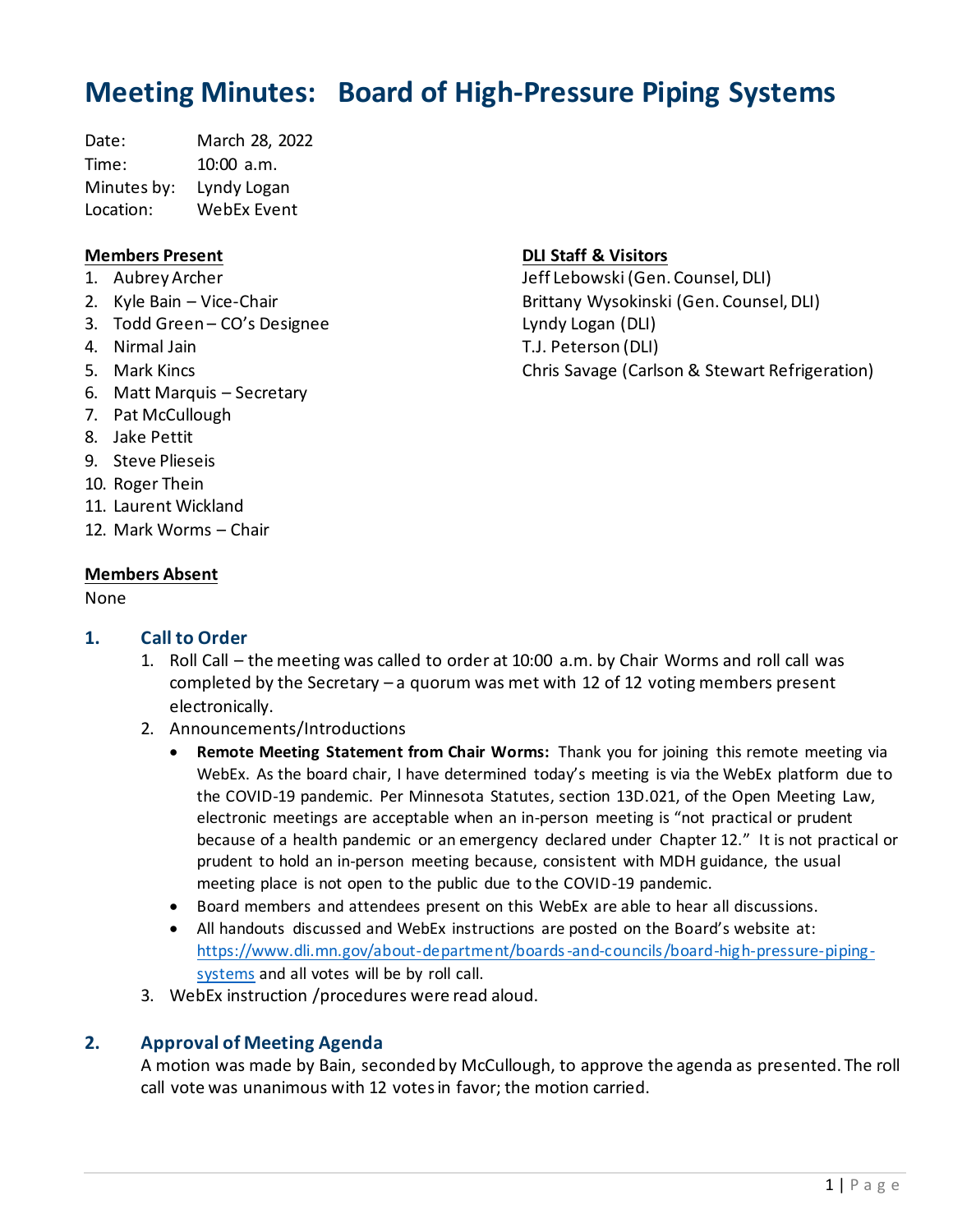## **3. Approval of Expense Reports**

Electronic expense reports will be sent by Lyndy to Financial Services for payment.

## **4. Special Business**

- A. HPPS code publication updates/2022 rulemaking see **Attachment A**
	- Wysokinski reviewed changes to 5230.0220 Bioprocess Piping.
	- Kincs reviewed minimal changes to the Steam code.
	- Green reviewed minimal changes to the Ammonia code.
		- $\circ$  Kincs asked for clarification regarding 13.3.2.9 and Green agreed that the word "at" should be stricken to read "to a minimum of 60 seconds."
	- Thein reviewed changes to the Welding code.
		- o Kincs said Subp. 2. Remove "," in 3,000 to read "class 3000 rating."
	- Wysokinski stated that the SONAR will be created as the Board moves forward with rulemaking.
	- The Board discussed if there would be any possible costs associated with the proposed rule changes, or alternative methods, and there were none brought forward.
		- o Worms said that other than new codebooks, he didn't foresee any costs at least in terms of the changes to the Ammonia rules.
		- o Kincs said that some licensees may already have copies of the new standards.
		- o Kincs said the State could choose to use the 2016 edition, but the Board doesn't want to run into an issue when referencing a much older edition. The later editions have more permissive allowances which allows newer technologies while still adhering to safety. Additionally, ASME takes a lot into consideration when updating the codes. He doesn't see any additional costs associated.
		- $\circ$  Green said these are the standards so there isn't any less costly version of the codes.
		- o Green said no local ordinances would need to be adopted.
		- o The Board said there wouldn't be any additional costs to any small cities or businesses that would exceed \$25,000.

**A motion was made by Marquis, seconded by Pettit, to initiate the rulemaking process as presented in Attachment A, with the changes highlighted above. The roll call vote was unanimous with 12 votes in favor; the motion carried.** 

## **5. Announcements**

Next regularly scheduled 2020 meeting – 10:00 a.m. Thursday, Location/WebEx – TBD

 $\bullet$  April 14, 2022 – Remote

## **6. Adjournment**

A motion made by Marquis, seconded by Bain, to adjourn the meeting at 10:51 a.m. The roll call vote was unanimous with 12 votes in favor; the motion carried.

Respectfully Submitted, Matthew Marquis Matthew Marquis Secretary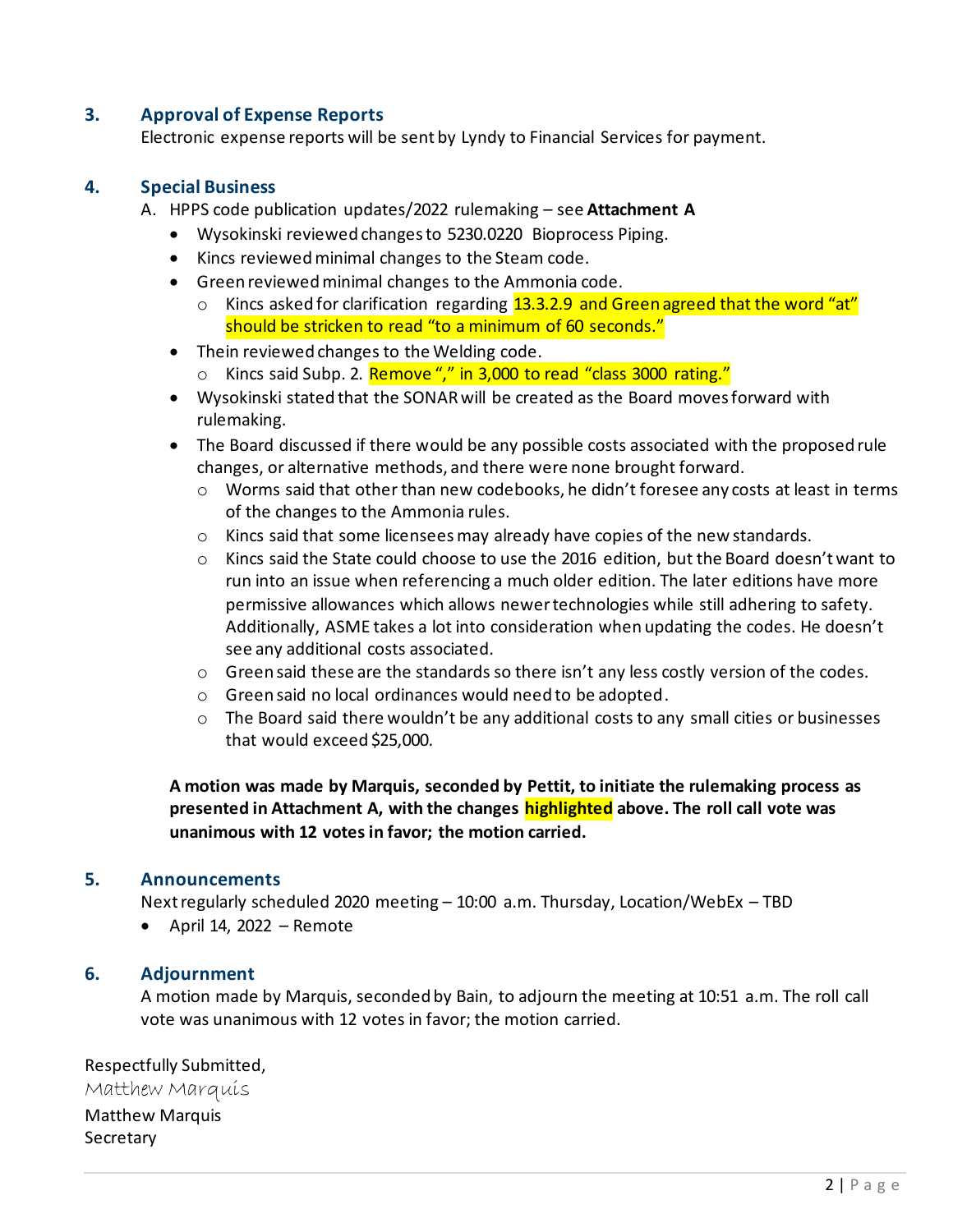#### **5230.0220 BIOPROCESS PIPING.**

Subpart 1. **ASME BPE.** All bioprocess piping must meet the requirements of ASME BPE. For purposes of this chapter, "ASME BPE" means the 201946 edition of the Bioprocessing EquipmentStandard adoptedandpublished byASME, Two Park Avenue, New York, New York 10016. ASMEBPEisincorporatedbyreference andmade part ofthe code forhigh pressure piping systems. ASMEBPE is not subject to frequent change and a copy of ASME BPE is available in the office of the commissioner of labor and industry and at the State Law Library, 25 Rev. Dr. Martin Luther KingJr. Blvd., Saint Paul, Minnesota 55155.

Subp. 2. **Examination of welded pipe joints.** All welds on bioprocess piping systems must comply with the visual examination acceptance standards in sections MJ-8.3 to MJ-8.4 of ASME BPE. When nondestructive examination other than visual examination is required by job specification or by the administrative authority, the welds must comply with the acceptance standards in sections MJ-8.3 to MJ-8.4 of ASME BPE for each type of nondestructive examination required. All costs of nondestructive testing shall be paid by the installing contractor. The contractor shall provide a copy of all examination results to the administrative authority upon request.

**Statutory Authority:** *MS s 326B.925* **History:** *34 SR 145; 39 SR 1343; 42 SR 1423* **Published Electronically:** *May 15, 2018*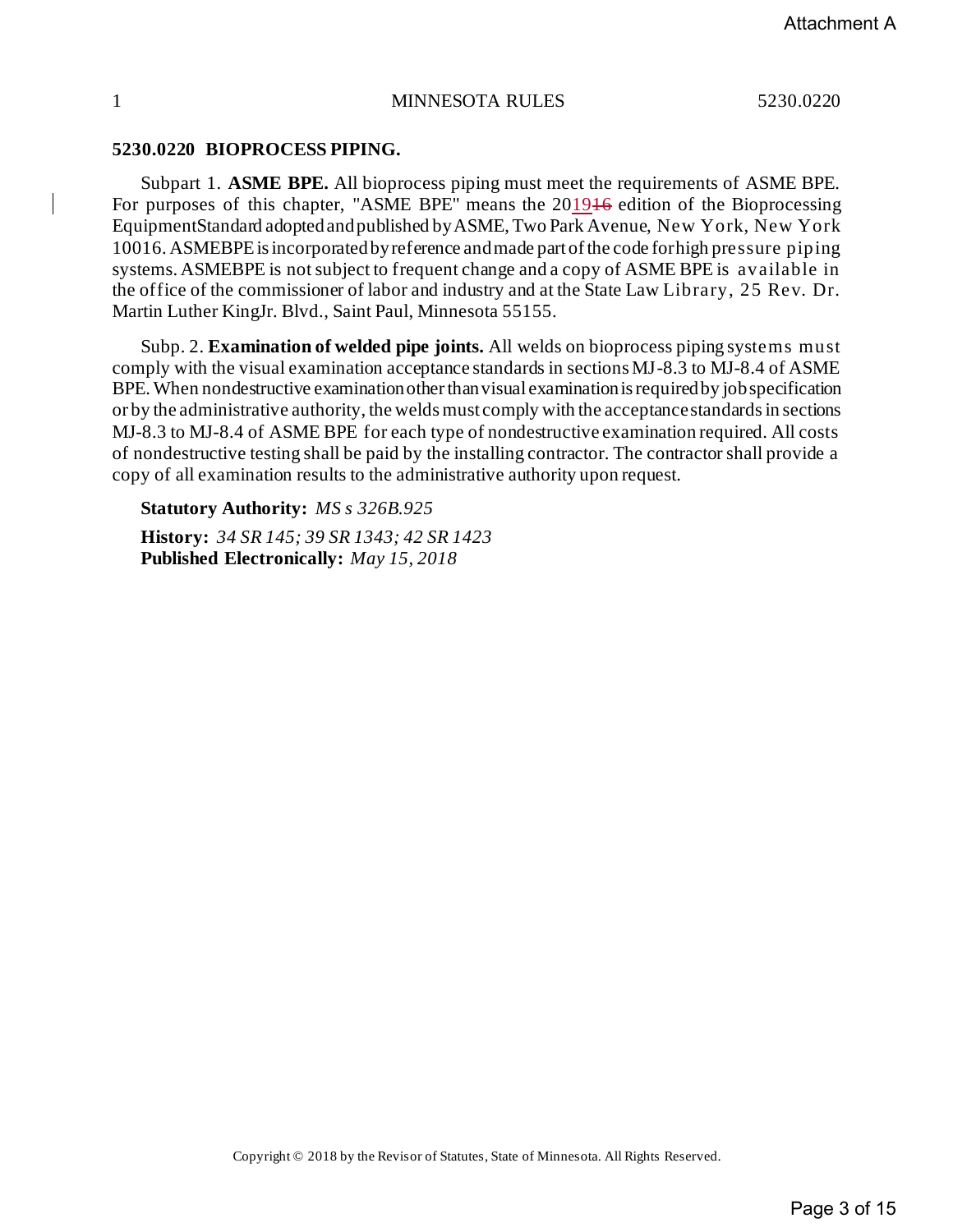#### **CODE FOR STEAM OR HEATING MEDIA PIPING SYSTEMS**

#### **5230.0250 MINIMUM STANDARDS.**

Parts 5230.0250 to 5230.0335 form the code for steam or heating media piping systems. This code prescribes minimum requirements for design, manufacture, test, and installation of steam or heating media piping systems.

**Statutory Authority:** *MS s 326.46; 326B.90; 326B.925* **History:** *L 2007 c 140 art 10 s 11; art 13 s 4; 34 SR 145* **Published Electronically:** *September 16, 2009*

#### **5230.0260 SCOPE.**

Valves, fittings, and piping for boilers, as prescribed in the ASME Code for Power Boilers, are within the scope for this code but provisions of the ASME Code for Power Boilers shall govern where they exceed corresponding requirements of this code. For purposes of this chapter, "ASME Code for Power Boilers" means the 2017 2021 edition of the ASME Boiler and Pressure Vessel Code, section I, as adopted and published by ASME, Two Park Avenue, New York, New York 10016. The ASME Code for Power Boilers is incorporated by reference in the code for steam or heating media piping systems. The ASME Code for Power Boilers is not subject to frequent change and a copy is available in the office of the commissioner of labor and industry and at the State Law Library, 25 Rev. Dr. Martin Luther King Jr. Blvd., Saint Paul, Minnesota 55155.

Economizers, heaters, tanks, and other pressure vessels are outside the scope of this code, but connecting piping shall conform to the requirements herein specified.

**Statutory Authority:** *MS s 326.46; 326B.90; 326B.925*

**History:** L 2007 c 140 art 10 s 11; art 13 s 4; 34 SR 145; 39 SR 1343; 42 SR 1423 **Published Electronically:** *May 15, 2018*

## **5230.0265 ADOPTION OF ASME B31.1 BY REFERENCE.**

For purposes of this chapter, "ASME B31.1" means the 20162020 edition of the standard for power piping, as approved and published by ASME, Two Park Avenue, New York, New York 10016. ASME B31.1 is incorporated by reference and made part of the code for steam or heating media piping systems, except as amended in this chapter. Portions of this chapter reproduce text from ASME B31.1. ASME B31.1 is not subject to frequent change and a copy of ASME B31.1 is available in the office of the commissioner of labor and industry and at the State Law Library, 25 Rev. Dr. Martin Luther King Jr. Blvd., Saint Paul, Minnesota 55155. ASME B31.1 is copyright by ASME. All rights reserved.

**Statutory Authority:** *MS s 326B.925*

**History:** *34 SR 145; 39 SR 1343; 42 SR 1423* **Published Electronically:** *May 15, 2018*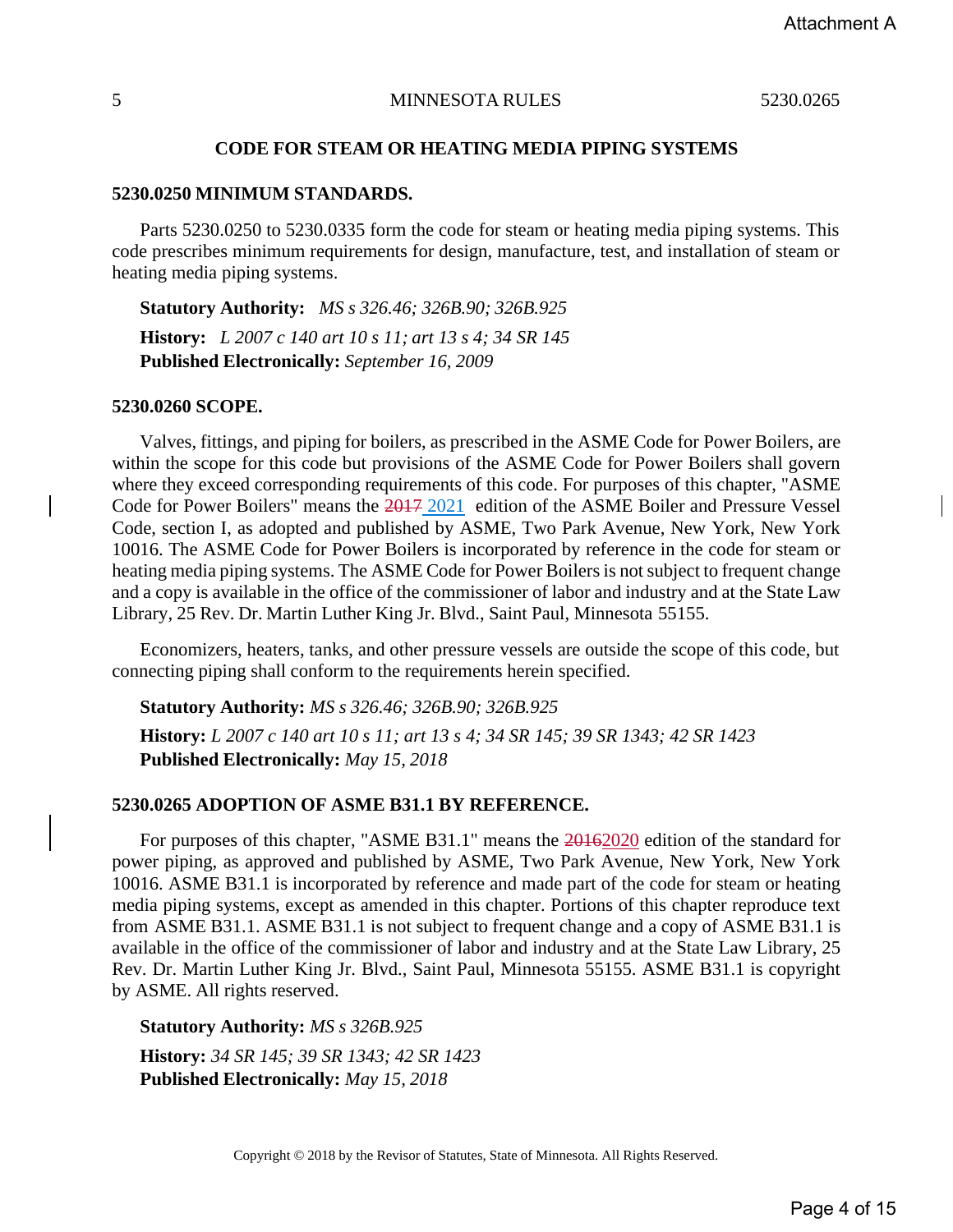**5230.0270** [Repealed, 34 SR 145] **Published Electronically:** *September 16, 2009*

#### **5230.0275 CHAPTER I, SCOPE AND DEFINITIONS.**

Subpart 1. **Section 100.1.2.** The first paragraph of part (A) Subparagraph (a) of ASME B31.1, section 100.1.2 is amended to read as follows:

 $(A<sub>a</sub>)$  This Ceode covers boiler external piping as defined below for power boilers and hightemperature, high--pressure water boilers in which: steam or vapor is generated at a pressure of more than 15 p.s.i. gaugepsig  $[100 \text{ kPa (gage)}]$ ; and high- temperature water or other medium used for heating is generated at pressures exceeding 30  $p.s.i.$  gaugepsig [207 kPa (gage)] and temperatures exceeding 250 degrees Fahrenheit(120 degrees Celsius).

Subp. 2. **Section 100.1.3.** Subparagraph (F) of ASME B31.1, section 100.1.3, is deleted.

**Statutory Authority:** *MS s 326B.925*

**History:** *34 SR 145; 39 SR 1343* **Published Electronically:** *September 15, 2015*

**5230.0280** [Repealed, 34 SR 145] **Published Electronically:** *September 16, 2009*

## **5230.0285 CHAPTER II, DESIGN.**

Subpart 1. **Parts 1 and 2.** Notwithstanding anything to the contrary in ASME B31.1, the following portions of chapter II of ASME B31.1 are recommended rather than mandatory: Part 1, Conditions and Criteria; and Part 2, Pressure Design of Piping Components. The department shall not enforce compliance with Part 1 or Part 2 of chapter II of ASME B31.1

Subp. 2. **Section 122.5.1.** ASME B31.1, section 122.5.1 is amended by adding the following language at the end:

It is mandatory that a pressure gauge be installed on the low-pressure side of a reducing valve. Where two or more reducing valves are installed in series, a pressure gauge shall be installed on the low-pressure side of each pressure-reducing valve.

Subp. 3. **Section 122.7.** ASME B31.1, section 122.7 and all subsections are deleted.

Subp. 4. **Section 122.8.** ASME B31.1, section 122.8 and all subsections are deleted.

Subp. 5. **Section 122.9.** ASME B31.1, section 122.9 is deleted.

Subp. 6. **Section 122.11.2.** ASME B31.1, section 122.11.2 is amended by adding the following language at the end:

The discharge of a high pressure trap shall not empty into a low-pressure receiver unless first run through a flash tank or there is an ample sized vent so a trap failure could not increase the pressure in low-pressure receiver tank.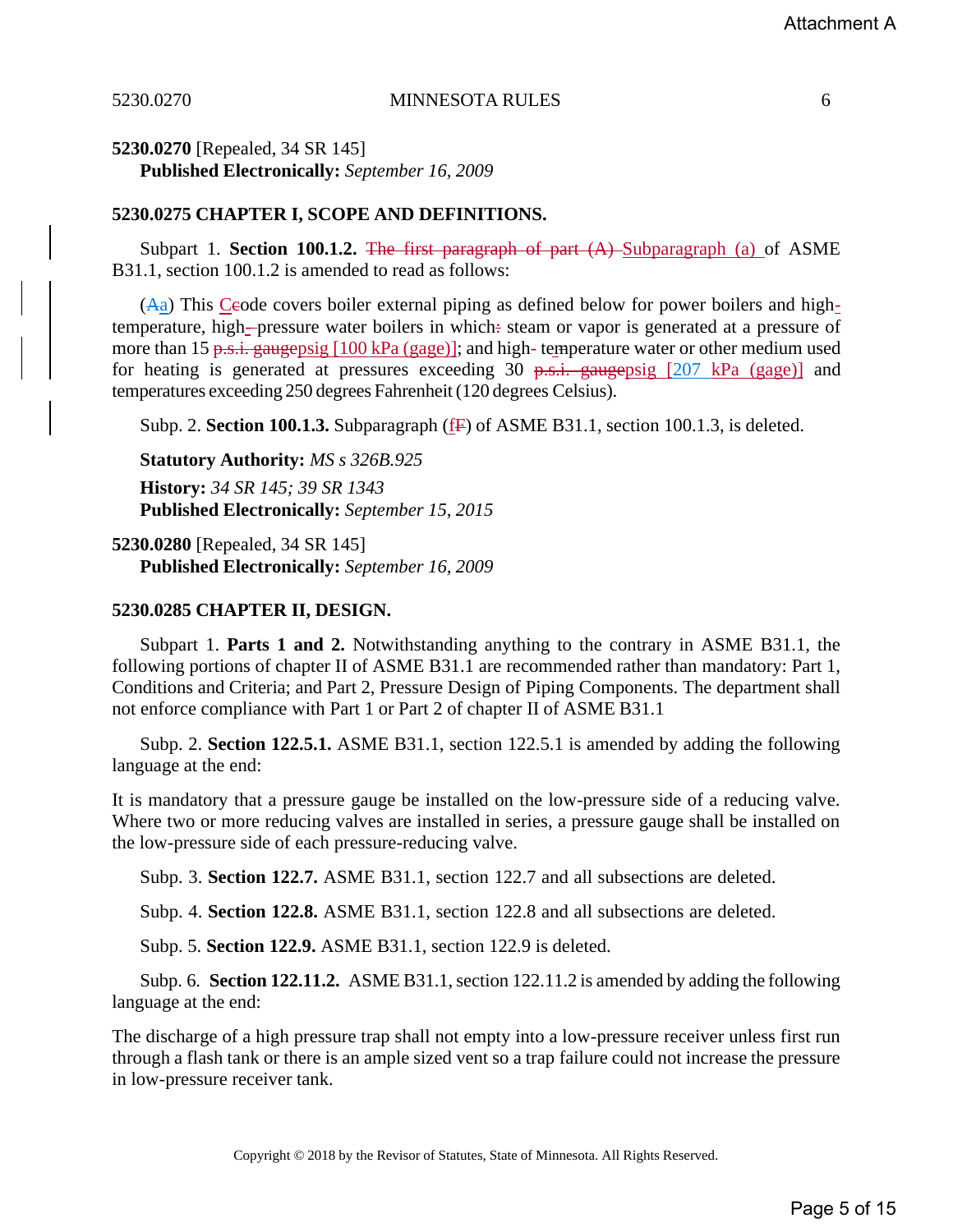**Statutory Authority:** *MS s 326B.925* **History:** *34 SR 145* **Published Electronically:** *September 16, 2009*

**5230.0290** [Repealed, 34 SR 145] **Published Electronically:** *September 16, 2009*

## **5230.0295 CHAPTER III, MATERIALS.**

Section 124 is amended by adding a subsection as follows:

## **124.13. Furnace Butt Welded Pipe**

The use of furnace butt welded pipe is prohibited on steam or heating media piping systems.

**Statutory Authority:** *MS s 326B.925* **History:** *34 SR 145; 42 SR 1423* **Published Electronically:** *May 15, 2018*

**5230.0300** [Repealed, 34 SR 145] **Published Electronically:** *September 16, 2009*

## **5230.0305 CHAPTER VI, INSPECTION, EXAMINATION, AND TESTING.**

**Section 136.** ASME B31.1, sections 136.1 tothrough 136.3.2 are deleted.

**Statutory Authority:** *MS s 326B.925* **History:** *34 SR 145; 42 SR 1423* **Published Electronically:** *May 15, 2018*

**5230.0310** [Repealed, 34 SR 145] **Published Electronically:** *September 16, 2009*

## **5230.0315 CHAPTER VII, OPERATION AND MAINTENANCE.**

Chapter VII of ASME B31.1 is deleted in its entirety.

**Statutory Authority:** *MS s 326B.925* **History:** *34 SR 145* **Published Electronically:** *September 16, 2009*

**5230.0320** [Repealed, 34 SR 145] **Published Electronically:** *September 16, 2009*

## **5230.0325 APPENDICES.**

Notwithstanding anything to the contrary in ASME B31.1, the following "Mandatory Appendices" in ASME B31.1 are recommended rather than mandatory: A, D, G, H, and JP.

Copyright © 2018 by the Revisor of Statutes, State of Minnesota. All Rights Reserved.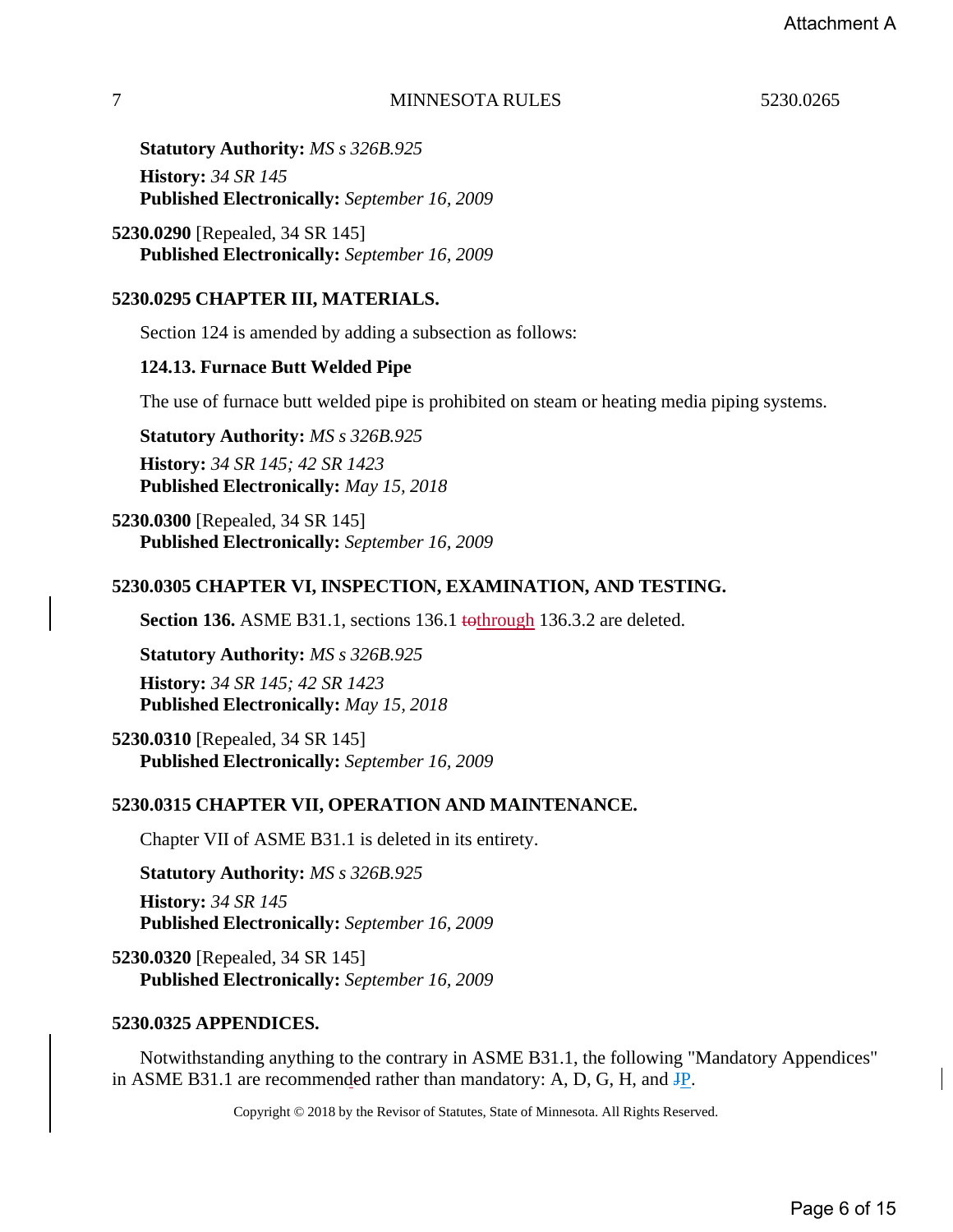The department shall not enforce compliance with "Mandatory Appendices" A, D, G, H, or  $\text{+P}$  of ASME B31.1.

**Statutory Authority:** *MS s 326B.925* **History:** *34 SR 145* **Published Electronically:** *September 16, 2009*

**5230.0330** [Repealed, 34 SR 145] **Published Electronically:** *September 16, 2009*

## **5230.0335 EXAMINATION OF WELDED PIPE JOINTS.**

All welds on steam or heating media piping systems must comply with the visual examination acceptance standards in section 136.4.2 of ASME B31.1. When nondestructive examination other than visual examination isrequired by job specification or by the administrative authority, the welds must comply with the acceptance standards in sections 136.4.3 tothrough 136.4.6 of ASME B31.1 for eachtype of nondestructive examination required. All costs of nondestructive testing shall be paid by the installing contractor. The contractor shall provide a copy of all examination results to the administrative authority upon request.

**Statutory Authority:** *MS s 326B.925* **History:** *34 SR 145* **Published Electronically:** *September 16, 2009* **5230.0340** [Repealed, 34 SR 145] **Published Electronically:** *September 16, 2009* **5230.0350** [Repealed, 34 SR 145] **Published Electronically:** *September 16, 2009* **5230.0360** [Repealed, 34 SR 145] **Published Electronically:** *September 16, 2009* **5230.0370** [Repealed, 34 SR 145] **Published Electronically:** *September 16, 2009* **5230.0380** [Repealed, 34 SR 145] **Published Electronically:** *September 16, 2009* **5230.0390** [Repealed, 34 SR 145] **Published Electronically:** *September 16, 2009* **5230.0400** [Repealed, 34 SR 145] **Published Electronically:** *September 16, 2009* **5230.0410** [Repealed, 34 SR 145] **Published Electronically:** *September 16, 2009* **5230.0420** [Repealed, 34 SR 145]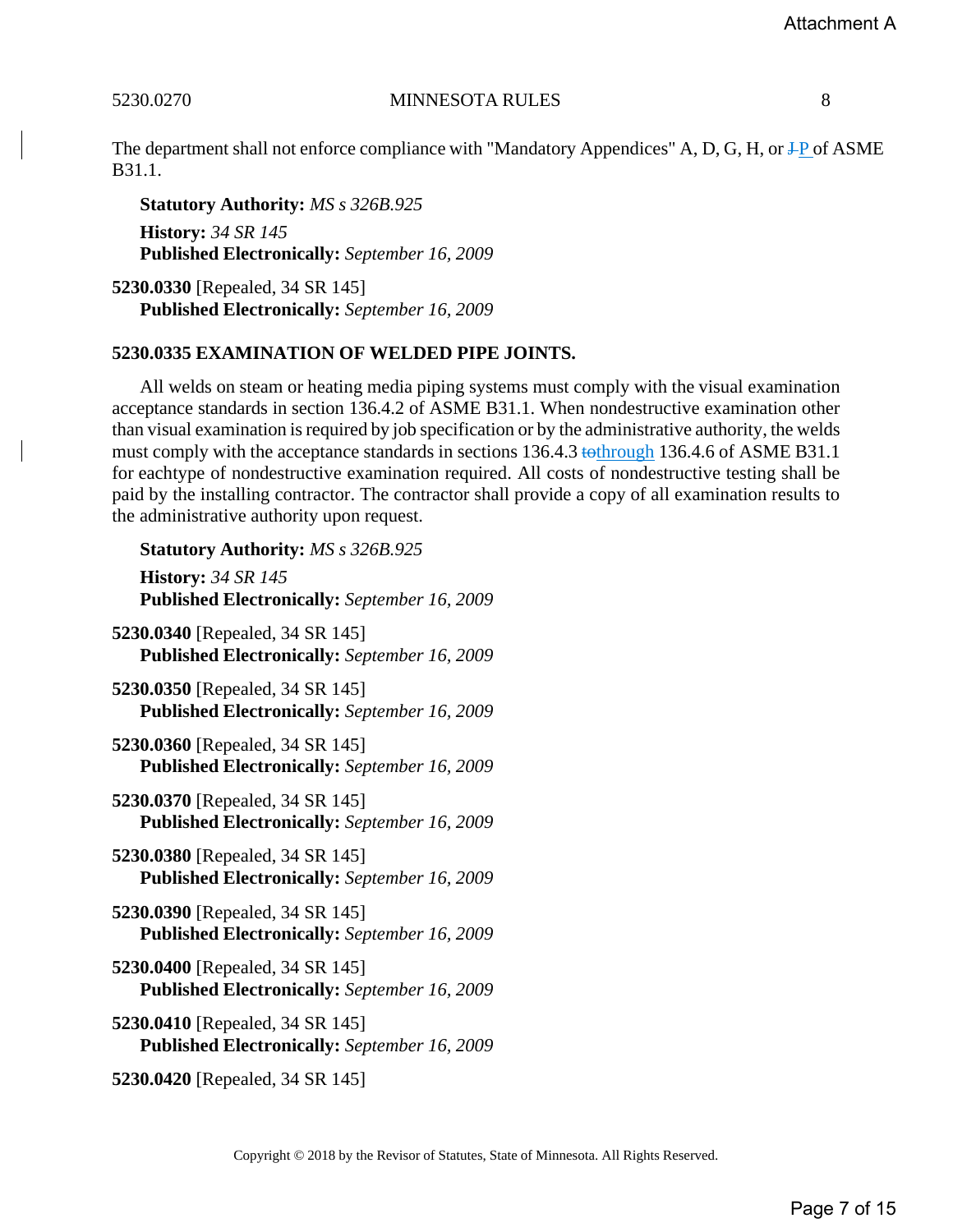#### **CODE FORAMMONIA REFRIGERATION SYSTEMS**

#### **5230.5000 MINIMUM STANDARDS.**

Parts 5230.5000 to 5230.5915 form the code for ammonia refrigeration systems and appliesto ammonia pipingsystems usedfor closed circuitrefrigeration systems. Parts 5230.5000to 5230.5915 are minimum standards.

**Statutory Authority:** *MS s 326.46; 326B.90; 326B.925* **History:** *17 SR 438; L 2007 c 140 art 10 s 11; art 13 s 4; 34 SR 145* **Published Electronically:** *September 16, 2009*

#### **5230.5001 INCORPORATIONS BY REFERENCE.**

Subpart 1. **ANSI/IIAR 2.** For purposes of this chapter, "ANSI/IIAR 2" means the **2014** 2021 revision of the standard for Safe Design of Closed-Circuit Ammonia Refrigeration Systems, as approved by the American National Standards Institute and as published by the International Institute of Ammonia Refrigeration, 1001 North Fairfax Street, Suite 503, Alexandria, Virginia 22314.ANSI/IIAR 2 is incorporated by reference and made part of the code for ammonia refrigeration systems, except as amended in this chapter. Portions ofthis chapterreproduce textfrom ANSI/IIAR

2. ANSI/IIAR 2 is not subject to frequent change and a copy of ANSI/IIAR 2 is available in the office of the commissioner of labor and industry and at the State Law Library, 25 Rev. Dr. Martin

**Commented [WB(1]:** Year updated to reflect current publication.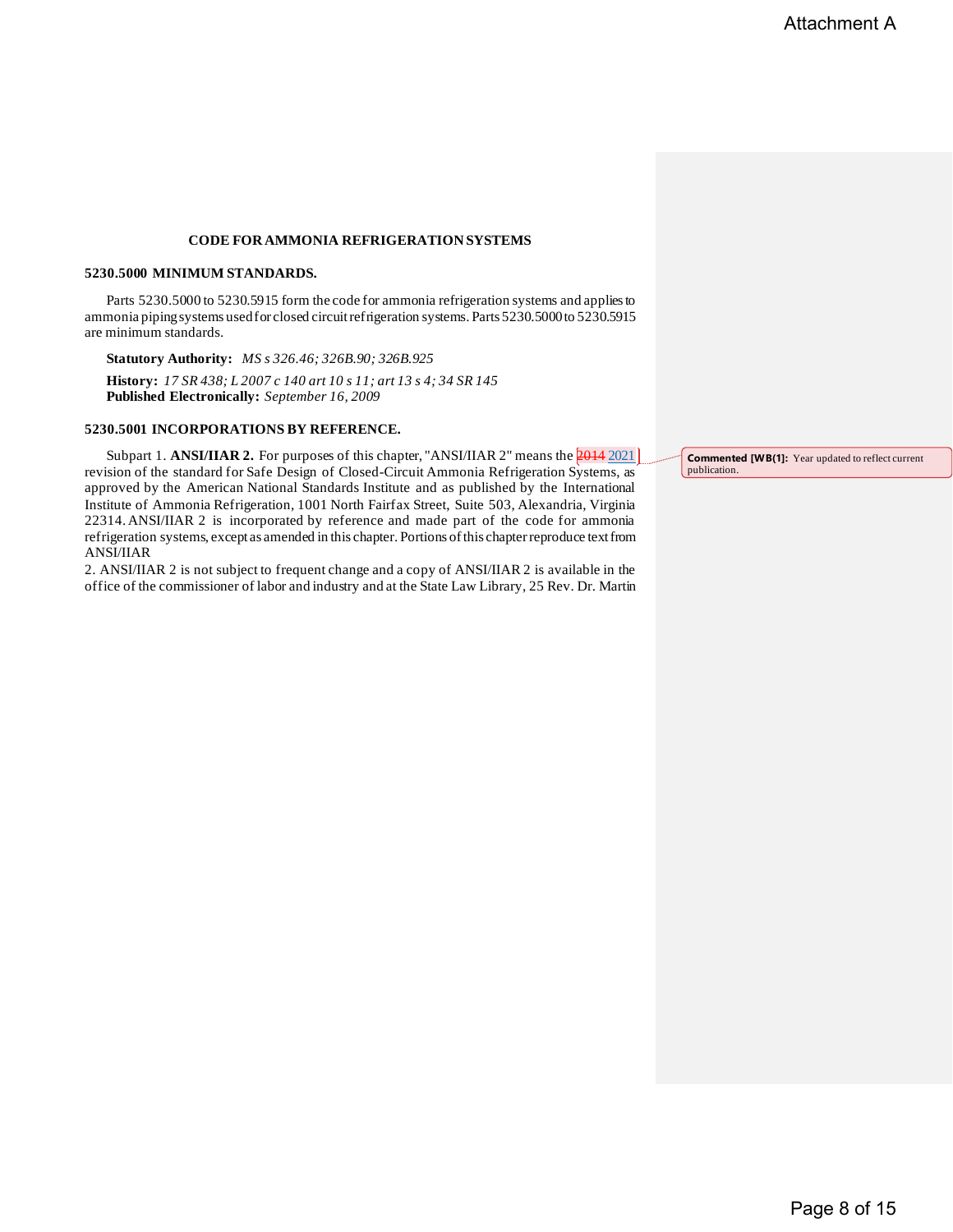Luther King Jr. Blvd., Saint Paul, Minnesota 55155. ANSI/IIAR 2 is copyrighted by the International Institute of Ammonia Refrigeration. All rights reserved.

Subp. 2. **ASME B31.5.** For purposes of this chapter, "ASME B31.5" means the 2016 2019 revisionof the standard for Refrigeration Piping and Heat Transfer Components as approved and published by ASME, Two Park Avenue, New York, New York 10016. ASME B31.5 is incorporated by reference and made part of the code for ammonia refrigeration piping. ASME B31.5 is notsubjectto frequent change and a copy of ASME B31.5 is available in the office of the commissioner of labor and industry and at the State Law Library, 25 Rev. Dr. Martin Luther King Jr. Blvd., Saint Paul, Minnesota 55155.

**Statutory Authority:** *MS s 326B.925* **History:** *34 SR 145; 39 SR 1343; 42 SR 1423* **Published Electronically:** *May 15, 2018*

#### **5230.5003 CHAPTER 2, DEFINITIONS.**

ANSI/IIAR 2, chapter 2, is amended by adding the following definitions:

**brine:** Any liquid used for the transmission of heat without a change in its state.

**jurisdictionalauthority:**Administrativeauthority,as definedin MinnesotaRules, part5230.0005, subpart 2.

**liquid line:** The parts of the ammonia refrigerating system, at any pressure, intended to be wholly filled with liquid refrigerant.

**Statutory Authority:** *MS s 326B.925* **History:** *34 SR 145; 42 SR 1423* **Published Electronically:** *May 15, 2018*

#### **5230.5005 CHAPTER 13, PIPING.**

Subpart 1. **Chapter 13.2.1.1.** ANSI/IIAR 2, chapter 13.2.1.1, is amended to read as follows:

#### **13.2.1.1. Application of materials.**

a. Carbon steel liquid lines must utilize A106 seamless pipe or A333 seamless pipe.

b. Piping material used in the discharge line of a pressure relief device, when discharging to atmosphere, Type F buttweld pipe is allowed.

c. Mill test reports must be provided for the inspector at the inspector's discretion to verify heat numbers on the pipe and to verify compliance with this part.

Subp. 2. **Chapter 13.2.2.** ANSI/IIAR 2, chapter 13.2.2, is amended by adding a subsection as follows: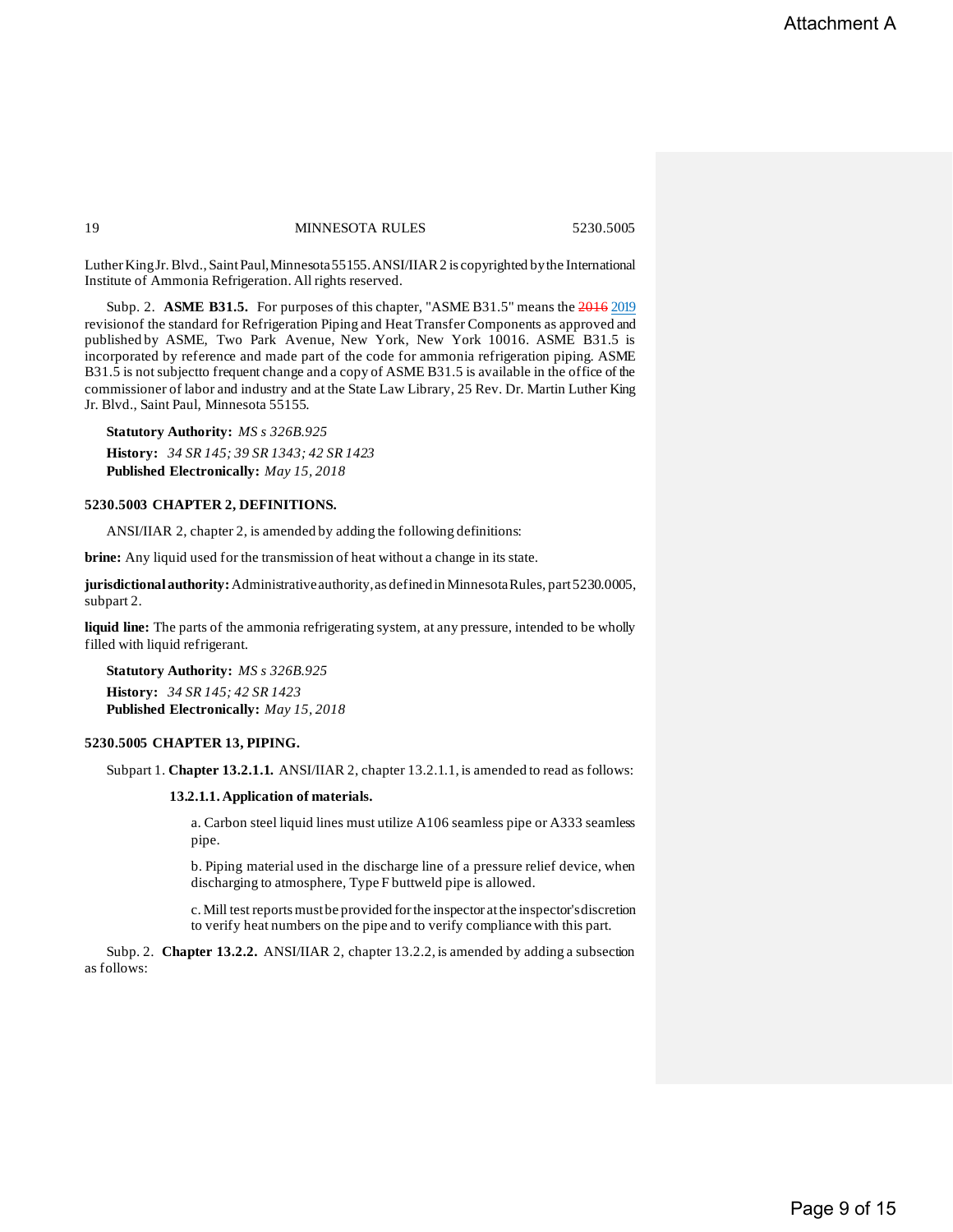#### 5230.5005 MINNESOTA RULES 20

**13.2.2.1.**Carbon steel, welded.

a. 1-1/2 inch and smaller - schedule 80.

b. 2 inch through 10 inch - schedule 40.

c. 12 inch and larger - standard weight.

Subp. 3. **Chapter 13.2.2.** ANSI/IIAR 2, chapter 13.2.2, is amended by adding a subsection as follows:

**13.2.2.2.** Stainless steel, welded.

a. 3/4 inch through 6 inch - schedule 40.

b. 8 inch and larger - schedule 10.

Subp. 4. **Chapter 13.3.** ANSI/IIAR 2, chapter 13.3, is amended by adding a subsection as follows:

> **13.3.8.2.9** Operating speed of control valve actuators shall be considered in the system design. Quarter turn valves (ball valves, butterfly valves, etc.) must utilize an actuator that restricts the time from fully open to fully closed, both directions, to at a minimum of 60 seconds.

**Statutory Authority:** *MS s 326B.925* **History:** *34 SR 145; 42 SR 1423* **Published Electronically:** *May 15, 2018*

#### **5230.5006 CHAPTER 14, PACKAGED SYSTEMS AND EQUIPMENT.**

ANSI/IIAR 2, chapter 14.1.2, is amended by adding a subsection as follows:

**14.1.2.1.** Installers of packaged systems and equipment must submit a copy of the manufacturer's design specifications of each model to the department for evaluation of compliance with the standards in parts 5230.5000 to 5230.5915 and approval prior to installation.

**Statutory Authority:** *MS s 326B.925* **History:** *42 SR 1423* **Published Electronically:** *May 15, 2018*

#### **5230.5007 CHAPTER 15, OVERPRESSURE PROTECTION DEVICES.**

Subpart 1. **Chapter 15.2.57.** ANSI/IIAR 2, chapter 15.2.57, is amended to read as follows:

15.2.57. Relief valves shall not be located in refrigerated spaces unless precautions are taken to prevent moisture migration into the valve body or relief valve vent line. A drip pocket the size of the discharge pipe and at least 24 inches in length must be installed below a vertical riser in the discharge pipe and must be fitted with a drain plug or valve.

**Commented [WB(2]:** Section number updated due to renumbering in the Standard.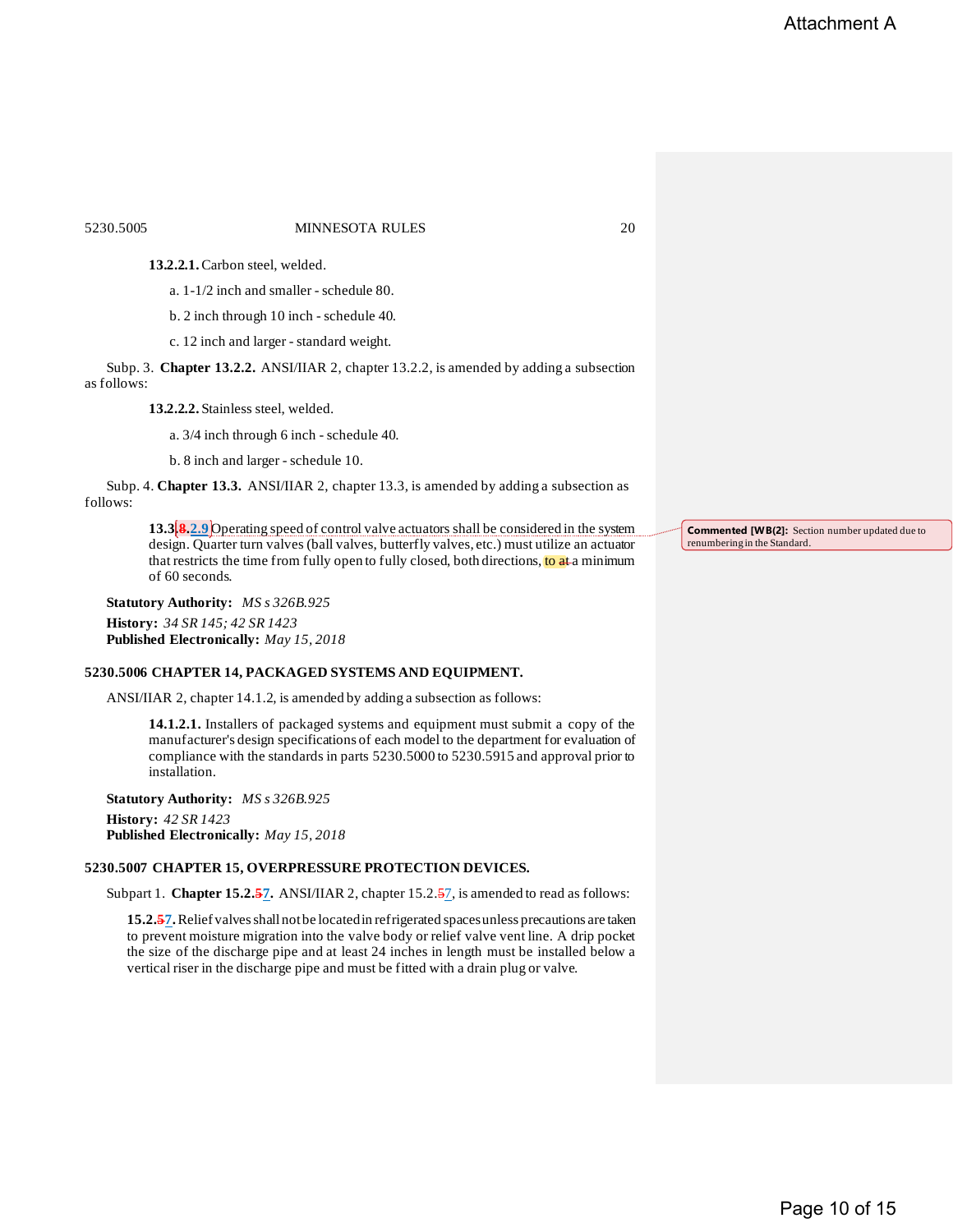Subp. 2. **Chapter 15.2.68.2.** ANSI/IIAR 2, chapter 15.2.68.2, is amended by adding the following paragraph at the end:

Rupture discs may only be used when installed in series with a pressure relief valve.

Subp. 3. **Chapter 15.3.23.** ANSI/IIAR 2, chapter 15.3.23, is amended by adding a subsectionas follows:

**15.3.23.1.**Where the refrigerantinlet and outlet of air-cooledor evaporativecondensers can be isolated, they shall be equipped with overpressure protection.

Subp. 4. **Chapter 15.4.3.** ANSI/IIAR 2, chapter 15.4.3, is amended to read as follows:

**15.4.3.** The discharge piping from pressure relieving devices to atmosphere shall be a minimum schedule 40 steel for all pipe sizes.

**Statutory Authority:** *MS s 326B.925* **History:** *34 SR 145; 39 SR 1343; 42 SR 1423* **Published Electronically:** *May 15, 2018*

#### **5230.5009 CHAPTER 5, GENERAL SYSTEM DESIGN REQUIREMENTS.**

ANSI/IIAR 2, chapter 5.13.1, is amended by adding a subsection to read as follows:

**5.13.1.2. Declaration.** A dated declaration of test shall be provided for all systems. The declaration shall give the name of the refrigerant and the field test pressure applied to the high side and the low side of the system. The declaration of test shall be signed by the installer or, if permitted by the administrative authority, by the owner's representative. If a representative of the administrative authority is present at the test, that representative shall also sign the declaration.

**Statutory Authority:** *MS s 326B.925*

**History:** *34 SR 145; 42 SR 1423* **Published Electronically:** *May 15, 2018*

**5230.5010** [Repealed, 34 SR 145] **Published Electronically:** *September 16, 2009*

- **5230.5015** [Repealed, 34 SR 145] **Published Electronically:** *September 16, 2009*
- **5230.5020** [Repealed, 34 SR 145] **Published Electronically:** *September 16, 2009*
- **5230.5025** [Repealed, 34 SR 145] **Published Electronically:** *September 16, 2009*
- **5230.5250** [Repealed, 34 SR 145] **Published Electronically:** *September 16, 2009*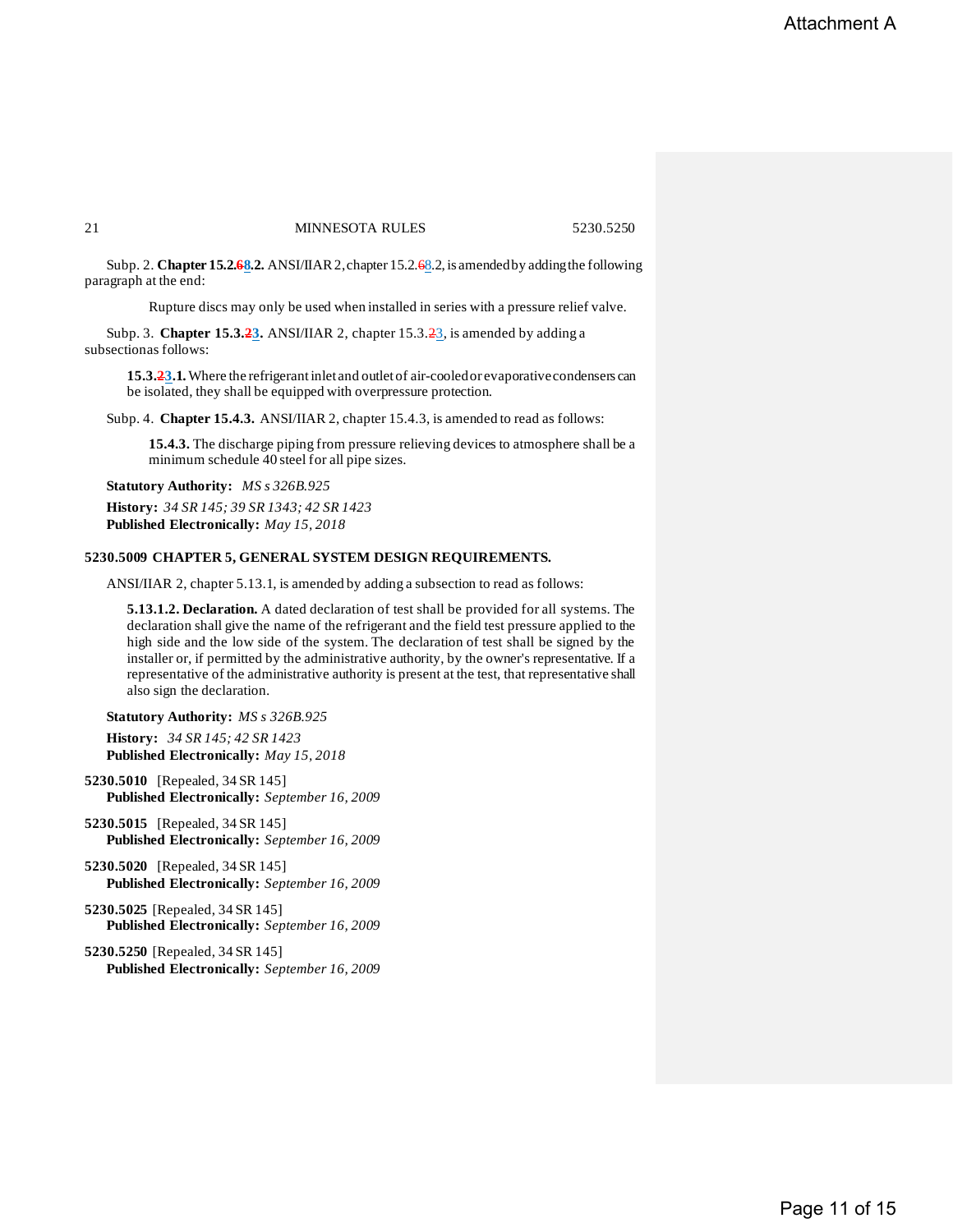#### 5230.5300 MINNESOTA RULES 22

- **5230.5300** [Repealed, 34 SR 145] **Published Electronically:** *September 16, 2009*
- **5230.5350** [Repealed, 34 SR 145] **Published Electronically:** *September 16, 2009*
- **5230.5400** [Repealed, 34 SR 145] **Published Electronically:** *September 16, 2009*
- **5230.5605** [Repealed, 34 SR 145] **Published Electronically:** *September 16, 2009*
- **5230.5610** [Repealed, 34 SR 145] **Published Electronically:** *September 16, 2009*
- **5230.5615** [Repealed, 34 SR 145] **Published Electronically:** *September 16, 2009*
- **5230.5620** [Repealed, 34 SR 145] **Published Electronically:** *September 16, 2009*
- **5230.5625** [Repealed, 34 SR 145] **Published Electronically:** *September 16, 2009*
- **5230.5630** [Repealed, 34 SR 145] **Published Electronically:** *September 16, 2009*
- **5230.5635** [Repealed, 34 SR 145] **Published Electronically:** *September 16, 2009*
- **5230.5640** [Repealed, 34 SR 145] **Published Electronically:** *September 16, 2009*
- **5230.5645** [Repealed, 34 SR 145] **Published Electronically:** *September 16, 2009*
- **5230.5650** [Repealed, 34 SR 145] **Published Electronically:** *September 16, 2009*
- **5230.5655** [Repealed, 34 SR 145] **Published Electronically:** *September 16, 2009*
- **5230.5660** [Repealed, 34 SR 145] **Published Electronically:** *September 16, 2009*
- **5230.5665** [Repealed, 34 SR 145] **Published Electronically:** *September 16, 2009*
- **5230.5675** [Repealed, 34 SR 145] **Published Electronically:** *September 16, 2009*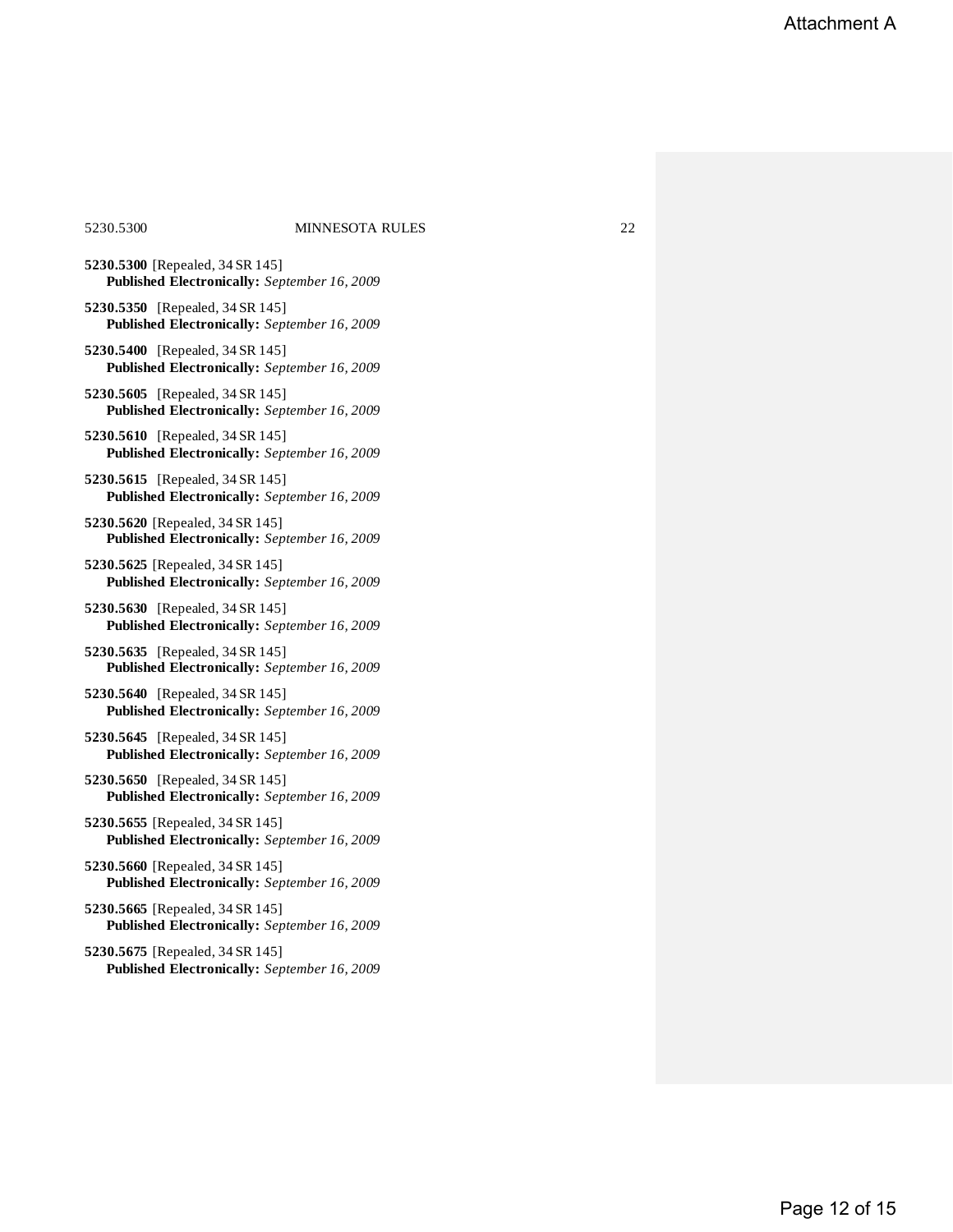**5230.5680** [Repealed, 34 SR 145] **Published Electronically:** *September 16, 2009*

- **5230.5690** [Repealed, 34 SR 145] **Published Electronically:** *September 16, 2009*
- **5230.5700** [Repealed, 34 SR 145] **Published Electronically:** *September 16, 2009*
- **5230.5705** [Repealed, 34 SR 145] **Published Electronically:** *September 16, 2009*
- **5230.5710** [Repealed, 34 SR 145] **Published Electronically:** *September 16, 2009*

**5230.5820** [Repealed, 34 SR 145] **Published Electronically:** *September 16, 2009*

**5230.5825** [Repealed, 34 SR 145] **Published Electronically:** *September 16, 2009*

#### **5230.5915 PIPING JOINTS.**

Subpart 1. **Design standards.** Piping joints must be designed for ammonia service. Joints must be designed for the pressure temperature and mechanical strength requirements of ammoniaservice and items A and B as follows:

A. Threaded pipe must be American Society for Testing and Materials schedule 80 seamless.

B. Unionsmust be forgedsteel groundjointunions,and mustbe used only forthree quarters inch and smaller pipe.

Subp. 2. **Branch, run-outs, laterals, and saddles.** When joining carbon steel to carbon steel material, if the main piping is two inches and smaller, or the branch or run-out is two inches and smaller, branch or lateral connections must be forged steel TEE fitting, forged steel reinforced branch fitting, or engineering equivalent of class  $3,000$  rating. Engineering equivalency must be based on proper documentationsigned by a licensed professional engineer. When joiningmaterials other than carbon steel to carbon steel, ASME standard B31.5 must be followed.

Where the main piping exceeds two inches, branch or lateral connections must be made by forged steel TEE fitting, be forged steel reinforced branch fitting, or in cases where the branch exceeds two inches(further providing that a branch lateral or saddle is two pipe sizes smaller than the main piping it is connected to) the connection may be made by the use of a saddle or lateral connection that complies with the requirements of this part.

Branches or run-outs the same size as the main must be connected using forged steel TEE fittings.

Welding of saddles and laterals must comply with the provisions of ASME standard B31.5.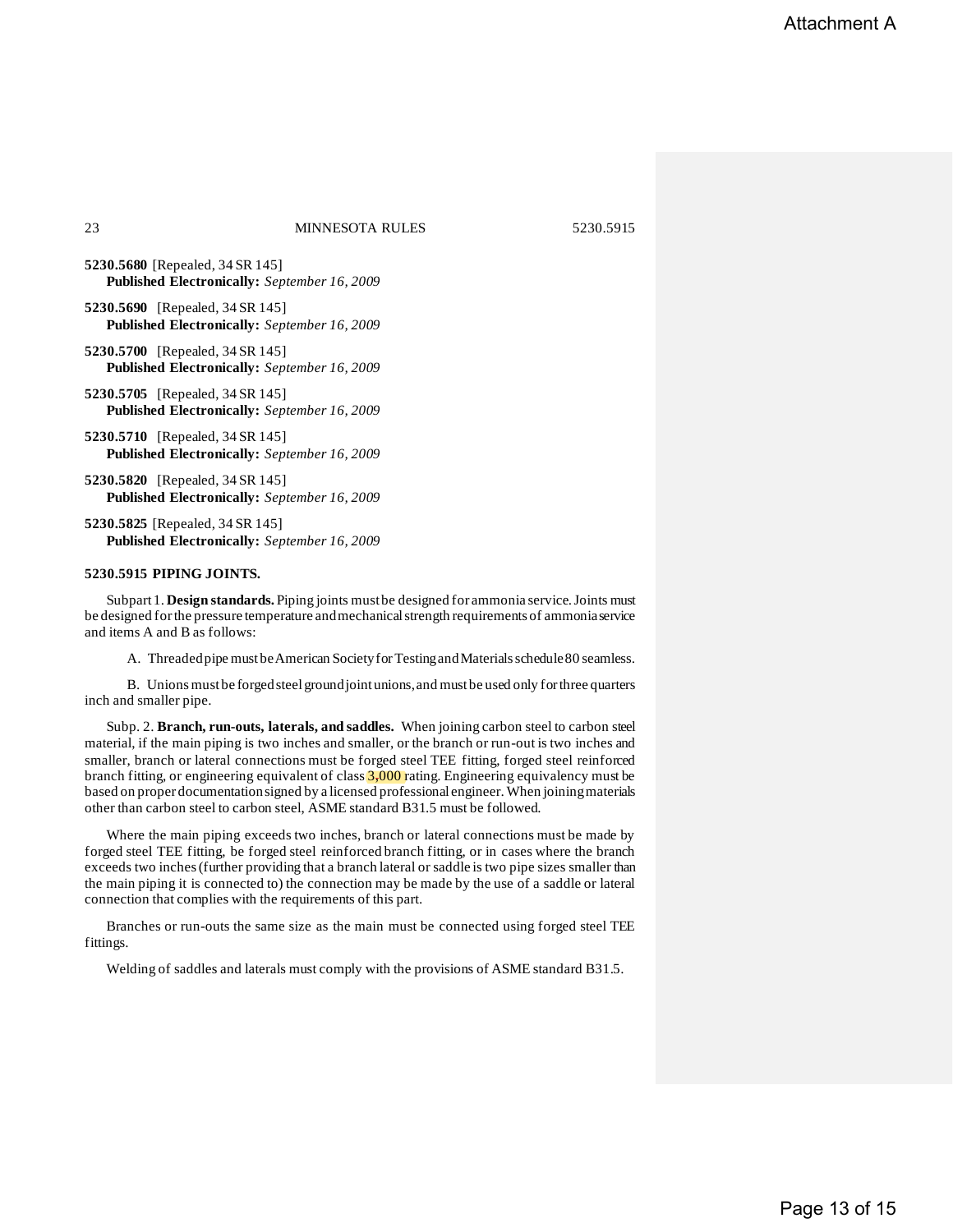5230.5915 MINNESOTA RULES 24

Subp. 3. [Repealed, 34 SR 145]

Subp. 4. [Repealed, 34 SR 145]

Subp. 5. **Components.** The assembly of the various components, whether done in a shop or as a field erection, must be done so that the completely erected piping and equipment conform with the requirements of this chapter.

Subp. 6. **Examination of welded pipe joints.** All welds on ammonia piping systems must comply with the visual examination acceptance standardsin section536.4.1 ofASMEB31.5.When nondestructiveexaminationotherthan visual examinationisrequired by job specificationor by the administrative authority, the weldsmust comply with the acceptance standards in sections 536.6.2 to 536.6.4 of ASME B31.5 for each type of nondestructive examination required. All costs of nondestructivetestingshall be paid by the installing contractor. The contractorshall providea copy of all examination results to the administrative authority upon request.

**Statutory Authority:** *MS s 326.46; 326B.90; 326B.925*

History: 17 SR 438; L 2007 c 140 art 10 s 11; art 13 s 4; 34 SR 145; 42 SR 1423 **Published Electronically:** *May 15, 2018*